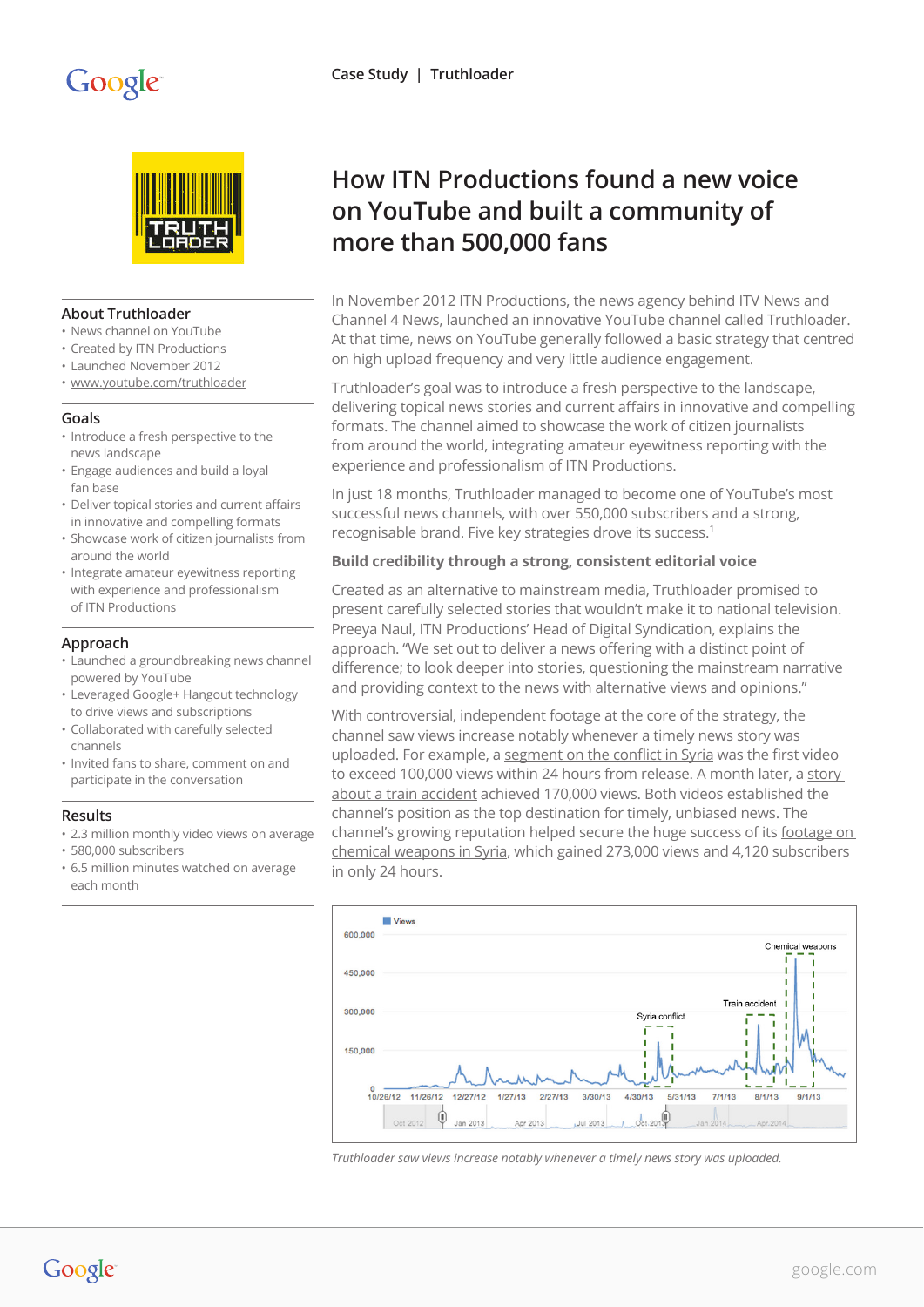*"Our strategy is to be immersed with our viewers so that they feel connected with the channel and the editorial. We invite debate and take a steer from the audience on what topics and issues they want covered and we then deliver indepth, well-crafted packages."*

*— Preeya Naul, Head of Digital Syndication, ITN Productions*

#### **Don't be afraid to experiment**

Although Truthloader's initial success was built upon timely content, the team understood that focusing solely on trending topics wouldn't be enough to build a sustainable channel. In order to discover more evergreen formats, the channel experimented with over 20 different shows, keeping the best and discontinuing the others.

Truthloader tested a "Top Five" formula with the release of ["The Five Worst](https://www.youtube.com/watch?v=2cKodGdly9k)  [Weapons Still in Use.](https://www.youtube.com/watch?v=2cKodGdly9k)" In the week following its upload, it became clear that the format appealed to the channel's fans, with 30% of the channel's views coming from subscribers. Thanks to direct traffic as well as being included in the Suggested Video feature (the list to the right of the video player suggesting what to watch next), the numbers picked up again a month later as it became the most watched video on the channel with over 6 million views.

Another evergreen format – "Fact Hunt" – centred on trivia-style content around various topics such as sex, drugs and space. The new weekly show immediately resonated with Truthloader's subscribers, who contributed 40% of the views. The bite-sized formula gave viewers a reason to return to the channel regularly, and also made it easily shareable.

#### **Go live to stimulate real-time engagement**

Introducing new evergreen formats brought sustainable viewership growth, but Truthloader wanted to drive community engagement, too. The channel achieved this through a series of live debates enabled by hangout technology from Google+.

Topics and panelists were carefully selected with an emphasis on controversial issues and charismatic guests. For example, a live "ask me anything" session [featured internet phenomenon Darien Long](https://www.youtube.com/watch?v=rsxjbutnTDY). Better known as "Kick Ass Mall Cop," this Atlanta security professional gained popularity on Reddit thanks to a video of him teasing an unruly woman outside the mall. The debate gained 27,000 views and set the tone for future live events.



*A series of Hangouts on Air successfully drove fan engagement, with popular debates sparking conversation and generating thousands of comments.*

## **Collaborate with carefully selected YouTube channels**

To build audiences quickly, Truthloader also collaborated with other established YouTube channels to host live hangouts featuring authors, politicians, historians and internet personalities. The team got started by organising four collaborative hangouts: "[Is gaming sexist?"](https://www.youtube.com/watch?v=F0YHHgI9BaQ) "Is gaming [addictive](https://www.youtube.com/watch?v=raObMI6mS0Y)?" ["Are video games art?](https://www.youtube.com/watch?v=VK6xtxeyl7k)" and "[How many people live on Earth?"](https://www.youtube.com/watch?v=F4DCS4uZOUk) Each of these brought a spike in subscriptions, but it was the last one in this list – co-presented with *Vsauce* - that generated the most dramatic results.